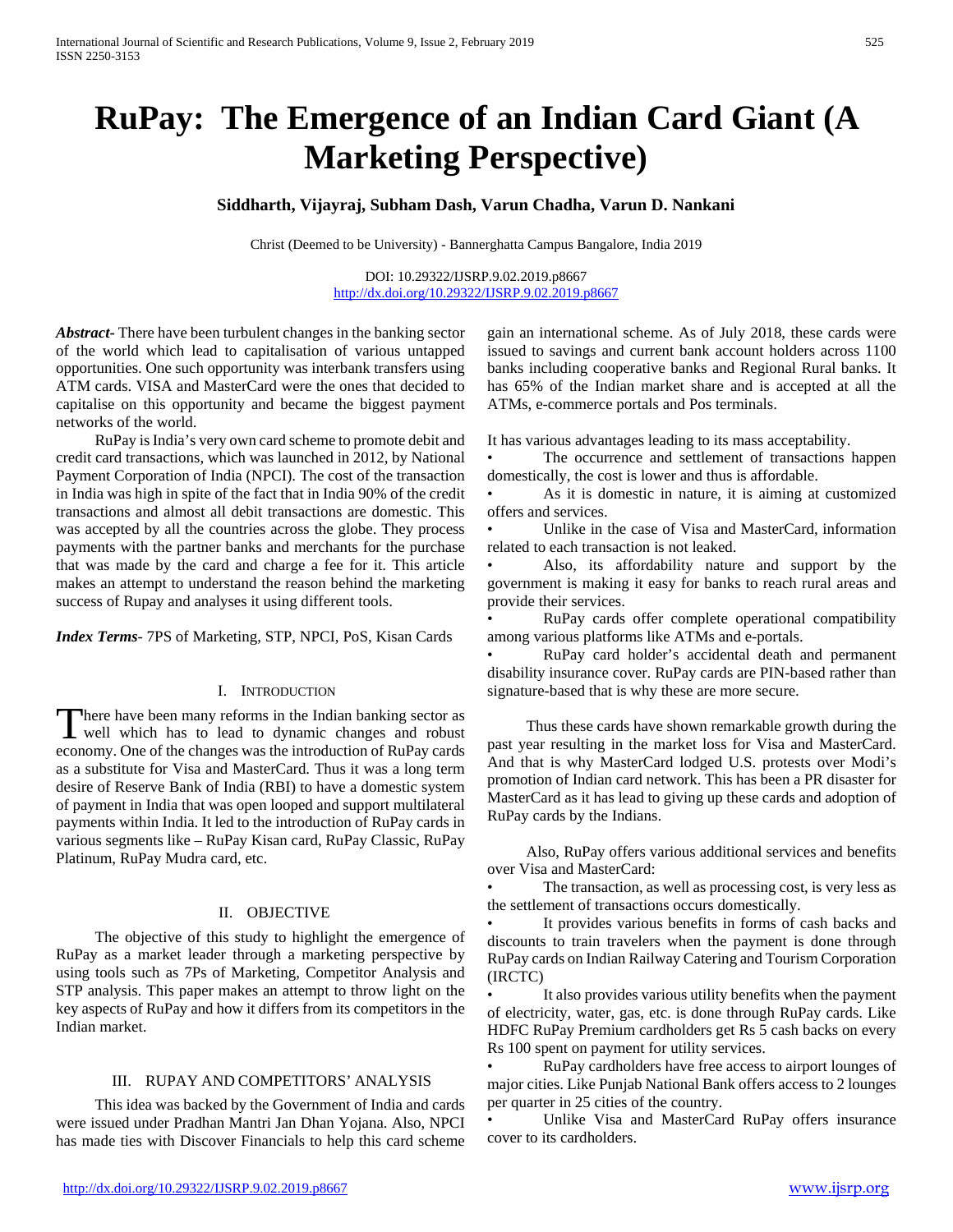These cards also offer surcharge waiver of 1% every calendar month on fuel purchases made in petrol stations in India.

 All these features and benefits have to lead to tough competition for other payment networks. RuPay cards have recognised wider usage in a short period of time and are proving beneficial from the nation's point of view.

#### IV. 7 PS OF MARKETING FOR RUPAY

#### **Product**

 RuPay is India's very own card scheme to promote debit and credit card transactions, which was launched in 2012, by National Payment Corporation of India (NPCI). Even though 90% of debit card transactions are domestic in nature, the cost of transactions is high due to the use of foreign counterparts like Visa and MasterCard.

 As a product extension, RuPay also has a Kisan Credit Card, PunGrain card (a Punjab government initiative), Mudra card, PMJDY card etc to cater to the different needs of the Indian demographic. If the transaction is done in India using RuPay, does not go out of the country either.

 RuPay fulfils the RBI and the government's vision for a 'less-cash' economy, as an after-effect of demonetization. RuPay credit cards and debit cards have various categories under them, like RuPay Select, Rupay Platinum and RuPay Classic. RuPay Contactless is another initiative which offers a unique proposition of One Card for all payments. This card can be used for transit payments are buses, metros etc, toll, parking and day to day retail payments as well. To reach out to various segments, Rupay also offers prepaid gift cards, student cards, payroll cards etc. Hence, RuPay has an offering for each and every individual, no matter what they need to be.

 Another benefit of RuPay is that since the transactions are done at a national level, the speed is higher than the ones done using international cards. In only a matter of 6 years, RuPay has given strong competition to the dominance of MasterCard and Visa. One of the drivers of its growth was demonetization and the other was that in all of the accounts opened under the PM Jan Dhan Yojana, RuPay cards were provided to the account-holders.

RuPay has gained more than one-third market share in total cards outstanding since its launch.



**Figure 1: Market Share of RuPay (Source: Livemint)**

 The following chart shows the increase in the use of Rupay-From just 0.6% market share in 2013 to almost 35% in FY 16 and now RuPay currently has more than 50% share in the India's debit card market by volume, surpassing the age-old leaders, MasterCard and Visa. Riding on the back of the nationalist movement and to the increasing preference of using indigenous platforms, Rupay has been a success due to its features, innovations and inclusive options.

## **Price**

 One of the biggest reasons why RuPay captured a big chunk of the market was its flat fee. For every RuPay-based transaction, NPCI charges 60 paise for acquiring and 30 paise for issuing. So is a person using a RuPay card by Bank X pays through Bank Y's PoS terminal, as the acquirer Bank Y will pay 60 paise to the NCPI and Bank X, the issuer, will pay 30 paise. This, when compared to Visa and MasterCard's merchant-discount rate, is minuscule, as it is calculated as a percentage of the actual transaction amount. Hence the benefits extend to both customers and banks, in the form of low transaction fee and no network entry fee respectively.

#### **Place**

 Over 1100 banks in India issue RuPay cards to its accountholders. It is issued by Private and public sector banks of India, cooperative banks and regional rural banks. Under RuPay, there are more than 26 lacs PoS terminals. RuPay cards have also established its market on major online gateways. RuPay has also partnered with more than 35 banks so as to accept their cards at different merchant locations at PoS. The adoption of RuPay is increasing significantly, with PayTM Payments Banks issuing only RuPay cards.

 To increase its international reach, Rupay has partnered with Discover Financial Services, Diners Club International, and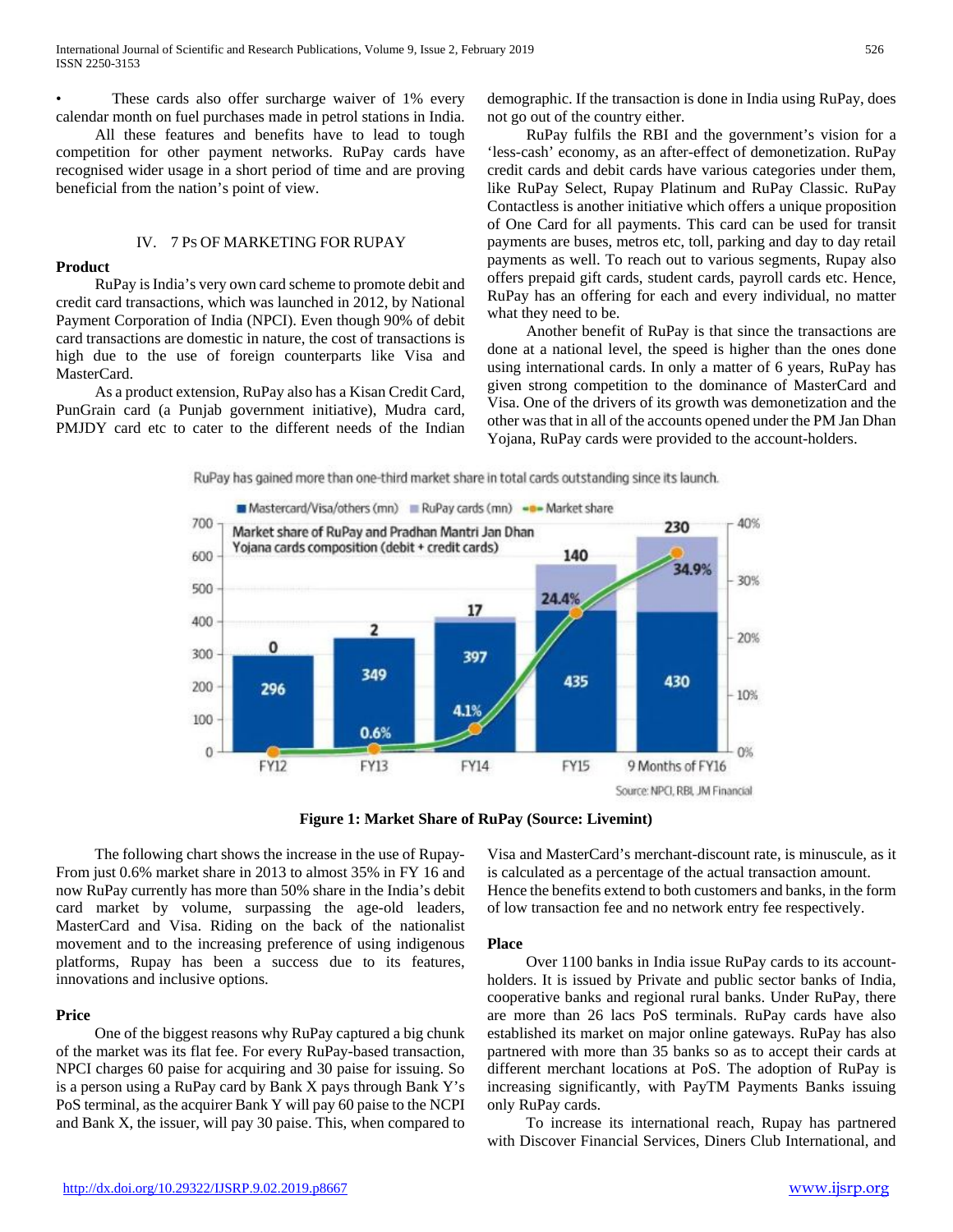UnionPay International etc. Other than India, RuPay has services in Singapore and Bhutan as well.

# **Promotion**

 The promotion has a huge role to play in Rupay's success in a short span of time. It is endorsed by the Government of India and PM Narendra Modi at platforms like Make in India Conference and the Delhi Economics Conference. Rupay's promotion is based on discounts and offers with popular e-commerce sites and retail stores like Big Bazaar, BookMyShow, RedBu s, Make My Trip, Big Basket, and many such portals. They have promotional offers both on online sites and offline retail outlets to reach out to all types of customers. This has led to strong adaption from the Indian masses that are going digital. Rupay has also extended its promotional offers to dining, travel, spas etc. Another promotional method used is cash backs for transactions made using Rupay. Social media is also used for promotion by RuPay. It has an active presence on all social media platforms like Facebook, Twitter, Instagram etc, where it informs and reposts about all the latest offers and partnerships.

# **People**

 RuPay cards are credit and debit cards that are used by most of the people in Rural India and also tap in Urban India. The main reason why it holds a major share in the Indian Market and gives a tough completion to the already established Visa and MasterCard is that being made in India by the government itself it caters to the needs of people in India. In fact, under Jan Dhan Yojna, RuPay cards were issued to all of it account holders which gave it a major boost. Another way how it moulds with its consumers is by providing Kisan Cards or Kisan Credit Cards where farmers get paid and can rake some amount of credit for their farming purposes. The Kotak Mahindra Bank in partnership with RuPay Cards provides the dairy farmers of Amul with their payment. Many cooperative societies and the people in it are directly connected to the Rupay Card for their payments. It also serves as a prepaid card for IRCTC, the Indian Railway which is the major source of transportation for people. Thus it majorly runs because it furnishes the needs of the people it serves.

# **Physical Evidence**

 With more than 65% of market share, Rupay is now cashless India's largest card network. It can be extensively used throughout the nation in almost all PoS terminals, ATMs and now ecommerce portals too as all of them have recognised the RuPay cards. All major, rural and cooperative banks issue RuPay cards, which is backed by 11 leading banks. 515 million cards were issued as of August 2018, which took over 50% of market share of the nation's debit card users, thrashing the old players and the well established players, Visa and MasterCard. Around 560 million transactions, more than half of the transaction in India is done using Rupay. It has been launched Singapore linking to its 33-year-old network for electronic transfer. It has also been accepted in Bhutan. For its increase in Global presence, it has an agreement with international payment networks like Discover, Diner Club, JCB, UnionPay etc.

#### **Process**

 Being a product of National Payment Corporation of India and also a not-for-profit company it tries to cut-off costs and provides people with low transaction cost. Government efforts through banks and special offers help for the expansion of the product. Its transactions are super fast as Indian Servers rout the data for verification whereas other cards use servers abroad. They use Europay MasterCard Visa chips which reduces the fraud drastically. The transaction costs are relatively lesser because it is home-grown.

## V. STP ANALYSIS

# **Segmentation**

 Segmentation is the practice of dividing the market into appropriate segments in order to help a company's marketers and operational managers better meet the market demands while simultaneously achieving its organisational goals. RuPay has clearly segmented the market for users looking for credit, debit or payment solutions. As the recent Digital India campaign and Cashless Economy is on the hype, the market is ever expanding and growing.

## **Target Audience**

 The target audience of RuPay is mostly the retail consumers or the consumers who prefer to go cashless under the ongoing movement of Cashless India, with a special emphasis to the rural areas as the cost of transactions is lower than the foreign competitors, i.e. Visa and MasterCard, who provide services at a higher cost due to international gateways. RuPay has its own gateway to clear transactions which makes it a convenient and a cheaper mode of payment. Kisan Card by RuPay has also provided the farmers the opportunity to conduct business transactions at ATMs and Point-of-Sale (PoS) terminals across the nation.

# **Positioning**

 With more than 65% of the market share in the debit and credit card market, RuPay has positioned itself in almost every household which is going cashless and prefers on the go payments. It offers a varied product line ranging from debit cards, credit cards and Contactless technology in cards which caters to all the needs of its consumers with relatively lower bank charges, cost of transactions and higher availability.

#### VI. CONCLUSION

 RuPay has a competitive cost advantage over its competitors due to lower logistics and transactional costs. It also falls under multiple government schemes and policies, making the government, a major contributor to its success. Attractive offers at supermarkets, e-commerce websites, and word of mouth promotion adds to the boom and helped RuPay to capture more than 65% of the card market in India. There is still a long way to go for RuPay as it enters the international market with the global strategies. With the help of international tie-ups with Retail Giants and providing eye-catching discounts and offers, RuPay can effectively tap the global market.